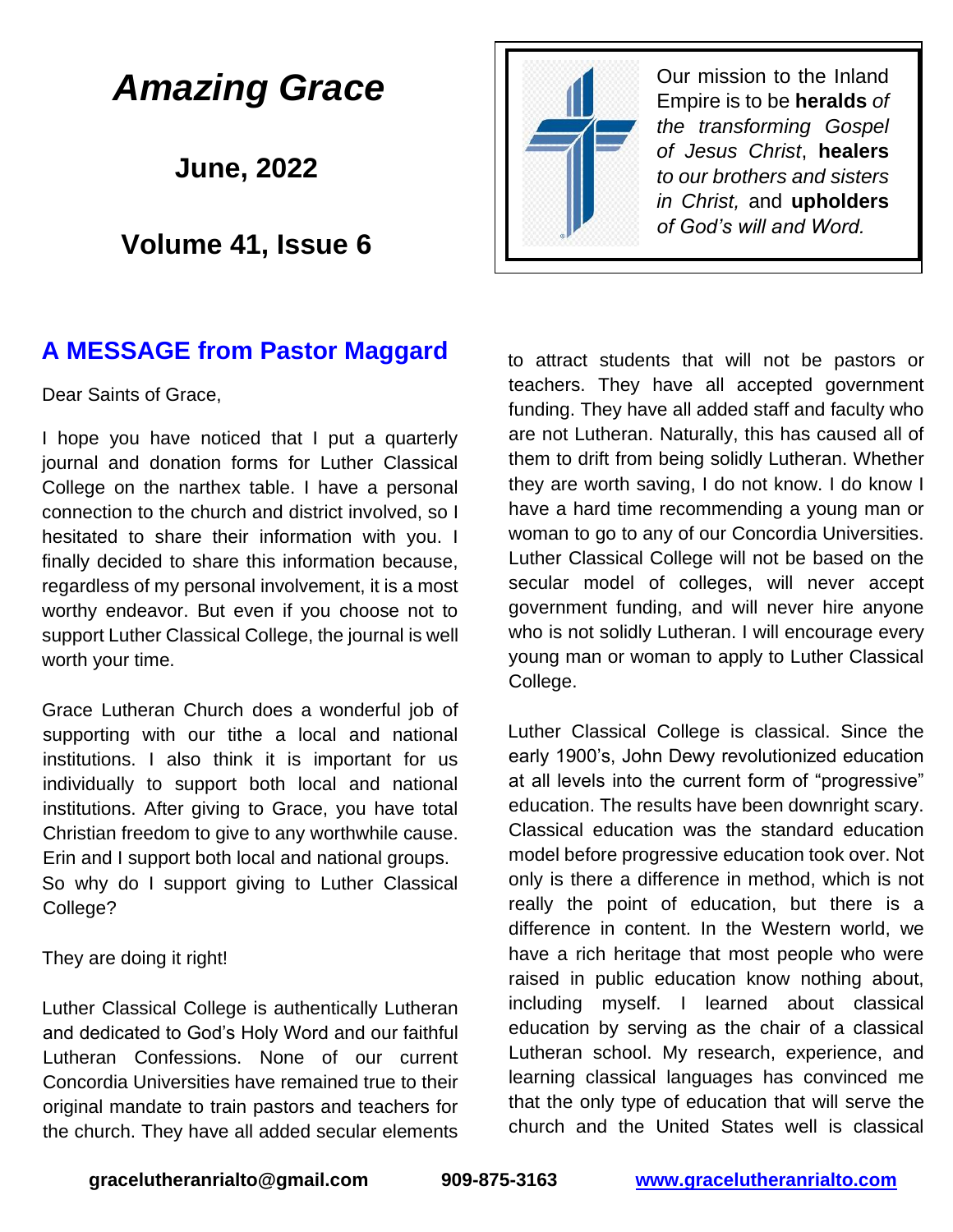education. If you have any questions, please let me know. We will grab a coffee and I will talk your ears off! I love this subject. Luther Classical College is a classical college offering only one degree! With that one degree, you will have the capacity to pursue and excel in any career.

Luther Classical College will remain small. They will accept only so many students each year. Keeping the classes small will help keep quality high, costs low, and the intangibles of education manageable. When demand outpaces the number of students allowed, there are other sites available in the country to start the next Luther Classical College.

I do have a personal connection to this college. However, my daughter, and God-willing, grandchildren, will not benefit from Luther Classical College directly. So why am I supporting it personally and suggesting that you consider supporting it?

So many institutions are broken in our country and, not in the least, the education institution. They are broken so badly that the only real option is to let them die and build brand new ones on their ashes. I encourage all of us to find quality institutions that are doing it right to share our resources with them. That might mean that no one in your family is directly affected by that institution, but the institution's effect on society will have a positive impact on you and your family. Luther Classical College is such an institution. It will build quality individuals and families who are authentically Lutheran and that are a positive impact on their communities, states, and country. Ultimately, that will benefit all of us.

I am asking you to *consider* supporting Luther Classical College. I am *not expecting* you to support it. I *do expect* you to find quality institutions to support with the abundance that God has blessed you with. Regardless, I hope that you will

look at "Christian Culture: A Magazine for Lutherans" to see if you like it. And I hope that you will hit me up for a coffee so we can talk about education or anything else you may have on your mind!

In Christ, *Pastor Maggard*



#### **EVANGELISM**

Dear Fellow Christians!

I don't know about you, but this year has really gone by fast for me. It is almost summer, and I am disappointed that I haven't accomplished many of my "evangelism" goals. Then I stop to reflect. I take time to pray and to read God's Word- surrender to His perfect peace. The following verses give me comfort:

"I can do all things through Christ who strengthens me." Philippians 4:13

"…being confident that He who has begun a good work in you will complete it until the day of Jesus Christ;" Philippians 1:6

"For we do not preach ourselves, but Christ Jesus the Lord, and ourselves your bondservants for Jesus' sake. For it is the God who commanded light to shine out of darkness, who has shone in our hearts to *give* the light of the knowledge of the glory of God in the face of Jesus Christ." 2 Corinthians 4:5,6

"For the Holy Spirit will teach you in that very hour what you ought to say." Luke 12:12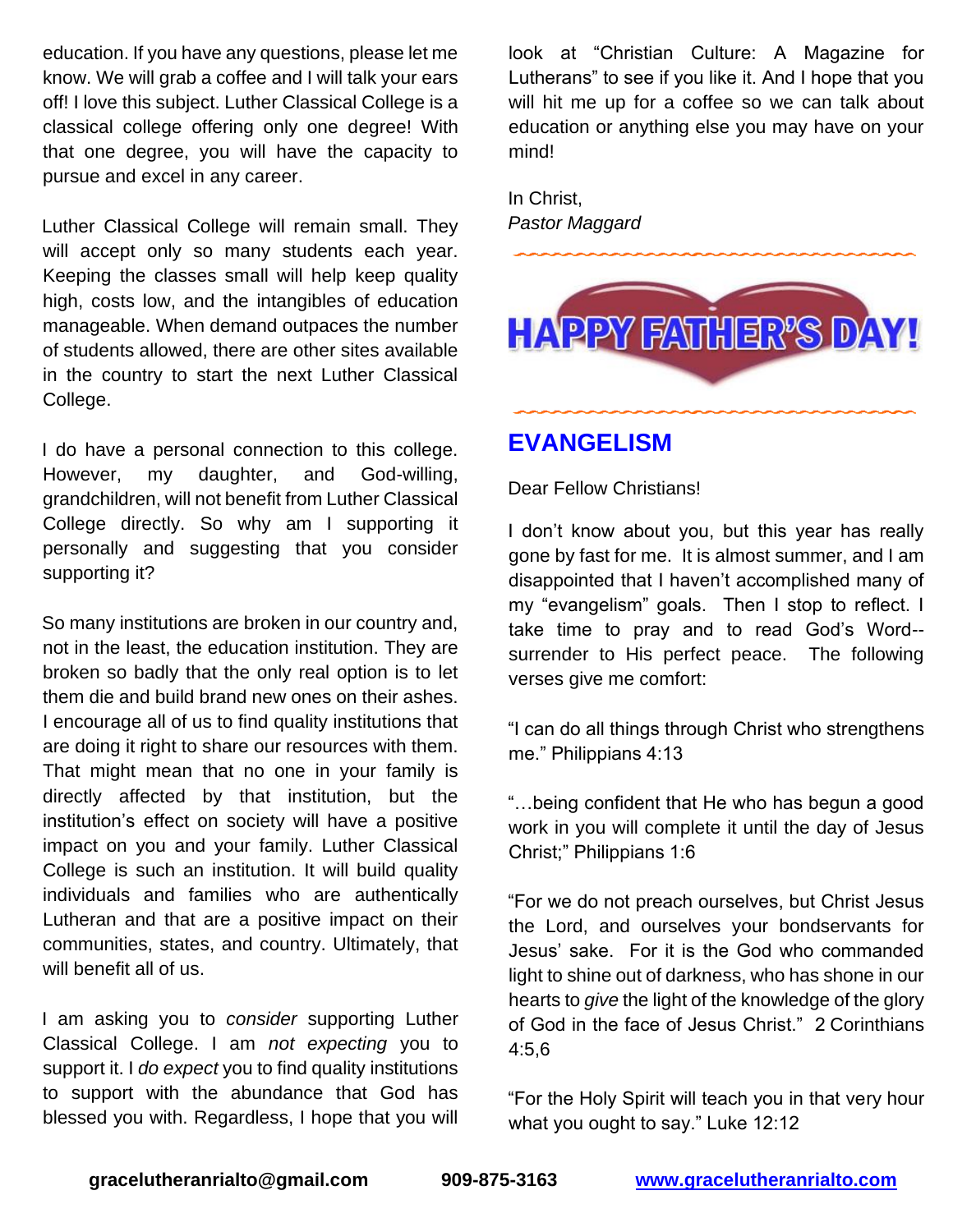"But the Helper, the Holy Spirit, whom the Father will send in My name, He will teach you all things, and bring to your remembrance all things that I said to you." John 14:26

"So shall My word be that goes forth from My mouth; It shall not return to Me void, But it shall accomplish what I please, And it shall prosper *in the thing* for which I sent it." Isaiah 55:11

"Therefore, as *the* elect of God, holy and beloved, put on tender mercies, kindness, humility, meekness, longsuffering; bearing with one another, and forgiving one another, if anyone has a complaint against another; even as Christ forgave you, so you also *must do*. But above all these things put on love, which is the bond of perfection. And let the peace of God rule in your hearts, to which also you were called in one body; and be thankful. Let the word of Christ dwell in you richly in all wisdom, teaching and admonishing one another in psalms and hymns and spiritual songs, singing with grace in your hearts to the Lord. And whatever you do in word or deed *do* all in the name of the Lord Jesus, giving thanks to God the Father through Him." Colossians 3: 12-17

I love the above verse/prayer! We are all called to be disciples, ambassadors, evangelists to share the Good News of the hope and salvation we have in Jesus Christ.

We need to trust in the Lord, believe that the Holy Spirit will give us the words to say, and that God's Word does not return void. God's Word is powerful!

Remember to be kind and loving with everyone. When faced with challenges or insults, respond with kindness. We are reflections of God's love. Trust in Jesus and the Holy Spirit to help us share His love and light with others.

In Jesus' Eternal Light, *Kathy Holm*



### **STEWARDSHIP**

#### **What Do You Have That You Have Not Received?**

Some of the disciples of John the Baptist were questioning him about the baptism and preaching of Jesus. John the Baptist replies to their questions in this way: "A person cannot receive even one thing unless it is given him from heaven" (John 3:27).

Now, John the Baptist says this to show that Jesus, His teaching, and His baptism are from heaven. But this statement is true of everything – everything that we have and are in body and soul. In fact, this is what we are taught in the meaning of the Apostles' Creed in *Luther's Small Catechism*.

In the explanation of the Creed's First Article, we learn that God has made us and everything in the universe. Luther says:

> "He has given me my body and soul, eyes, ears, and all my members, my reason and all my senses, and still takes care of them. He also gives me clothing and shoes, food and drink, house and home, wife and children, land, animals, and all I have. He richly and daily provides me with all that I need to support this body and life. He defends me against all danger and guards and protects me from all evil. All this He does only out of fatherly, divine goodness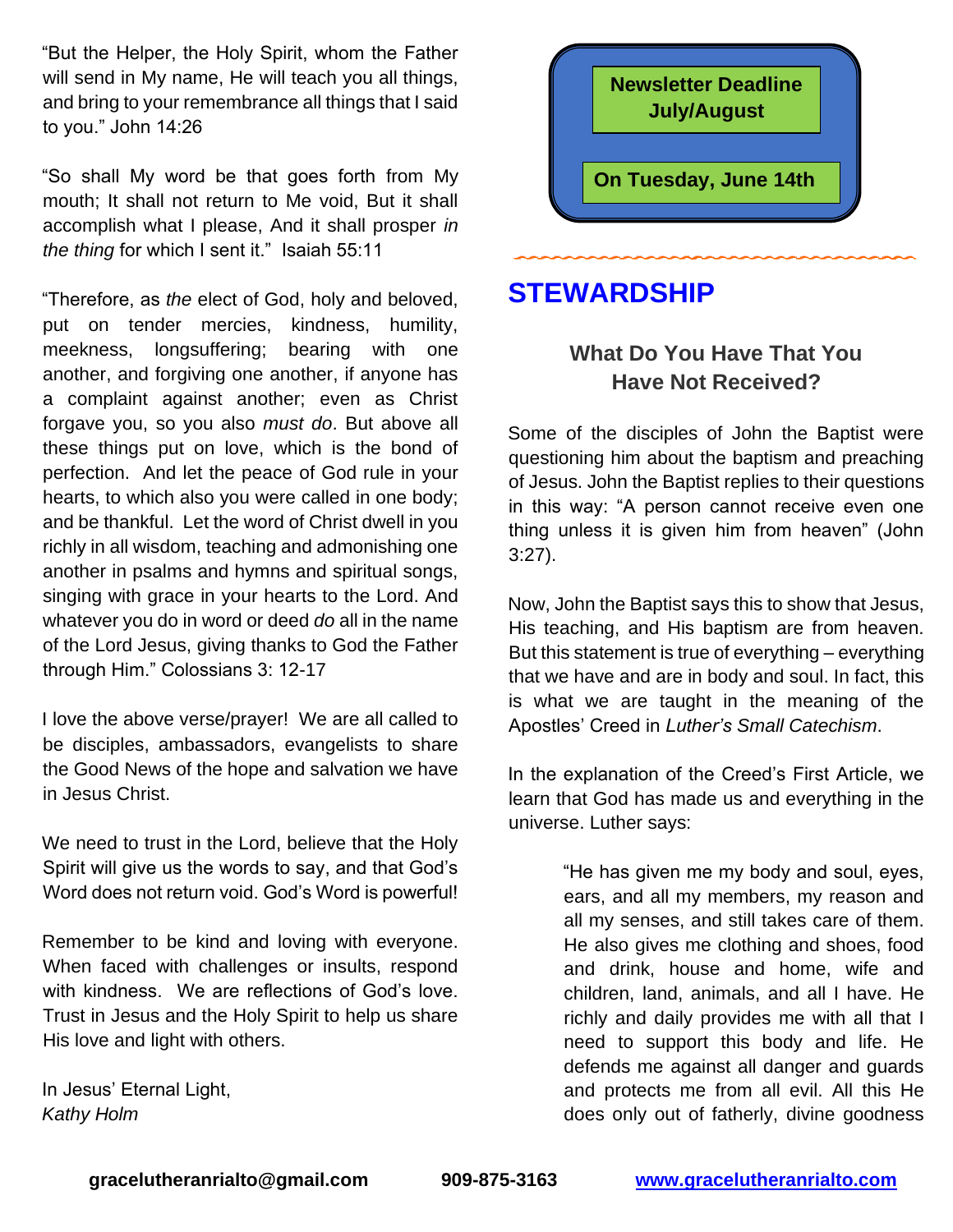and mercy, without any merit or worthiness in me. For all this it is my duty to thank and praise, serve and obey Him."

In the Second Article of the Creed, we learn that God sent His Son, Jesus, to humble Himself, taking the form of a servant. Luther writes:

> "(Jesus) has redeemed me, a lost and condemned person, purchased and won me from all sins, from death, and from the power of the devil; not with gold or silver, but with His holy, precious blood and with His innocent suffering and death, that I may be His own and live under Him in His kingdom and serve Him in everlasting righteousness, innocence, and blessedness, just as He is risen from the dead, lives and reigns to all eternity."

In the Third Article of the Creed, we learn that the fruits of what Jesus Christ, the Son of God, did are given to us through the work of the Holy Spirit in the Church. Luther explains:

> "That I cannot by my own reason or strength believe in Jesus Christ, my Lord, or come to Him; but the Holy Spirit has called me by the Gospel, enlightened me with His gifts, sanctified and kept me in the true faith. In the same way He calls, gathers, enlightens, and sanctifies the whole Christian church on earth, and keeps it with Jesus Christ in the one true faith. In this Christian church He daily and richly forgives all my sins and the sins of all believers. On the Last Day He will raise me and all the dead, and give eternal life to me and all believers in Christ."

Indeed, a person cannot receive even one thing unless it is given him from heaven. But how easy is this for us to forget about this?

How easy is it for us to think that what we have in

this life is because we have earned it? How easy is it for us to forget that even all our skills, the abilities

of our hands and minds – the very ethic to work diligently and to seek to get better at these skills – is given to us from heaven, just as John the Baptist said? How easy is it for us to forget that it is Christ alone – and the work of the Holy Spirit – that reveals His salvation to us, delivers it to us, and not our doing?

Sure, we have responsibility for coming to church, for delving into God's Holy Word, and for praying without ceasing. But even these responsibilities are given to us from heaven, not to earn anything but in response to what He has accomplished for us.

A person cannot receive one thing unless it is given to him from heaven. Everything we have, and everything we are  $-$  in both body and soul  $-$  are gifts from God in heaven. Let us then respond in thanksgiving and give back to Him as He asks us to – with a first-fruits, generous proportion offering of what He has given to us.

– LCMS Stewardship Ministry: [lcms.org/stewardship](https://www.lcms.org/how-we-serve/national/stewardship-ministry)

*Barbara Dellinger,* Chairperson

*Jesus Loves You!* 

#### **WORSHIP**

#### **WHY DO WE SING IN CHURCH?**

There are three answers to the question. First, Lutherans sing because we can. We are created with the capacity to sing and make music. Music is a part of God's good creation. This is a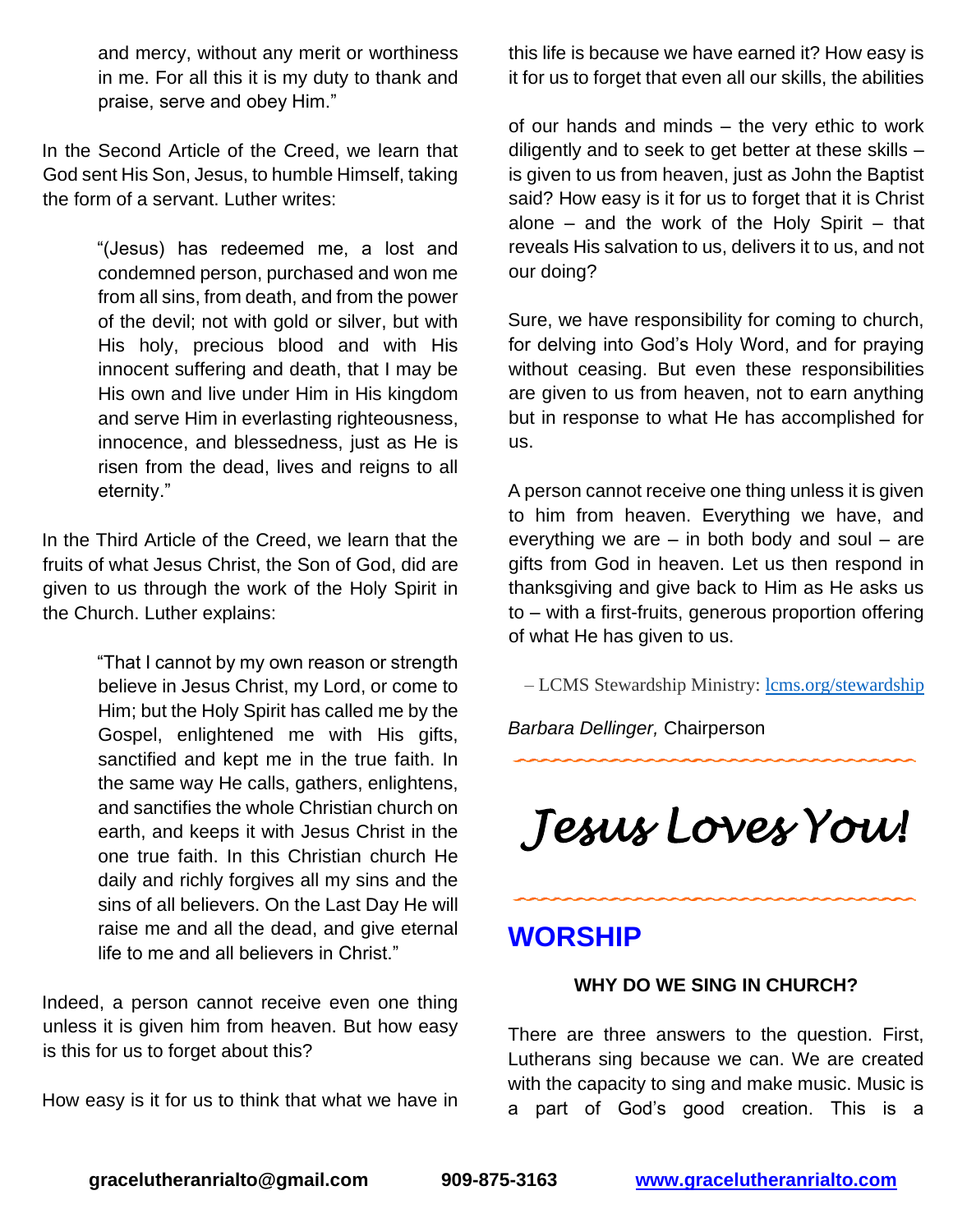fundamental Lutheran understanding of the "why we sing." Luther himself wrote concerning music:

"From the beginning of the world it has been instilled and implanted in all creatures, individually and collectively. For nothing is without sound and harmony. . . Let this noble, wholesome, and cheerful creation of God be commended to you. . . At the same time you may by this creation accustom yourself to recognize and praise the Creator."

And there's the important (and sometimes overlooked) part of this music as a gift from God: when we sing, we recognize that God is the creator, and we are the creatures. In singing, we take our proper place in the created order. As a hymn puts it: "adoration leaves no room for pride."

"Why do we sing?" The second reason is: because there is good news! Luther again:

"For God has cheered our hearts and minds through His dear Son, whom he gave for us to redeem us from sin, death, and the devil. He who believes this earnestly cannot be quiet about it. But he must gladly and willingly sing. . . ."

Or, to paraphrase 1 Corinthians: "we sing Christ crucified . . . the power of God and the wisdom of God." So for us our singing is no different than our preaching: we preach Christ crucified. And we live Christ crucified. So our song is directly connected to our life.

"Why do we sing?" The third reason is: in order to build faith and community. Our singing forms, nurtures, and strengthens individuals in the faith.

\*by Michael Krentz-St. John's Lutheran Church

So, you don't have to be in the choir in order to sing. Sing the good news and sing to praise God!

*Debbie Schwartz,* Chairperson



#### **YOUR TITHES FOR THE LORD'S WORK**

| <b>APRIL</b>     | <b>OFFERING</b> |            | <b>ATTENDANCE</b> |
|------------------|-----------------|------------|-------------------|
| 3rd              |                 | \$8,356.00 | 28                |
| 10 <sub>th</sub> |                 | \$4,085.00 | 32                |
| 17th             |                 | \$2,570.00 | 41                |
| 24 <sub>th</sub> |                 | \$4,428.00 | 23                |
|                  |                 |            |                   |

**gracelutheranrialto@gmail.com 909-875-3163 [www.gracelutheranrialto.com](http://www.gracelutheranrialto.com/)**